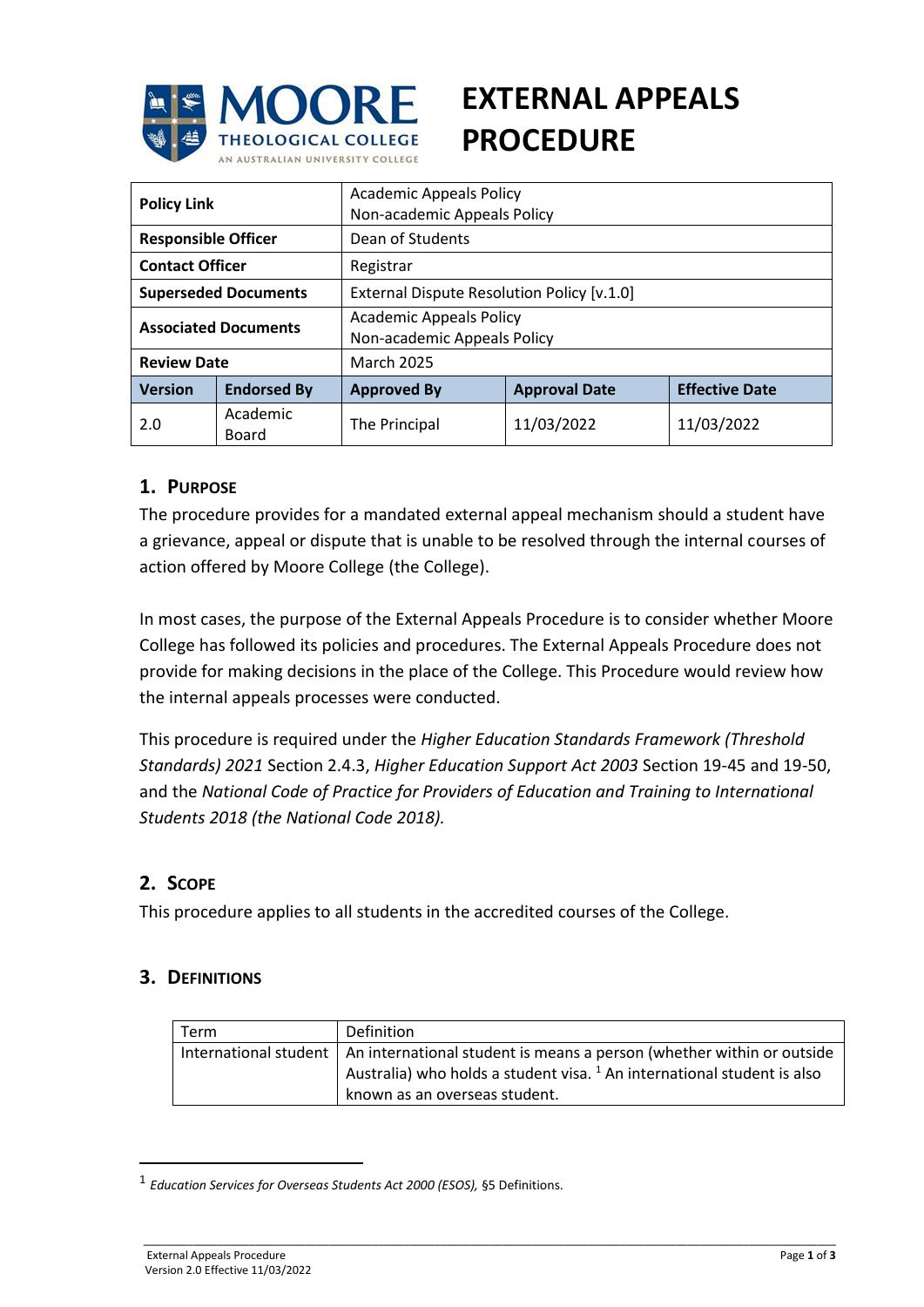## **4. PROCEDURE**

- 4.1 The external appeals process to be used will be mediation, not arbitration or expert determination.
- 4.2 The mediator must be independent of both Moore College and the student concerned.
- 4.3 International students have recourse to either the Overseas Students Ombudsman <https://www.ombudsman.gov.au/> or this procedure in dealing with a dispute.
- 4.4 Either party may suggest the identity of the mediator, however the person must satisfy the following:
	- must be a practising Christian in regular church attendance
	- must have appropriate training and experience in mediation of disputes
	- must be willing to apply Christian principles to the manner in which the mediation is conducted
- 4.5 Those principles are identified as follows:
	- the aim of the mediation is twofold: both to help the parties work together to resolve the dispute, bearing in mind what is just in the circumstances and to repair any relational breakdown to the extent that this is possible
	- the parties will treat each other with courtesy, honesty and integrity, and be willing to own what is theirs to own in contributing to the dispute
	- each party will be open to truly seek to see the other party's point of view
	- each party will be willing to ask for and offer forgiveness to the other for things done, if this is appropriate.
- 4.6 The mediator must confirm to the parties that the mediator satisfies the requirements of paragraphs 2 and 3 before the mediation begins. It is desirable for the parties also to confirm to the mediator that they agree with and will abide by Christian principles (including those listed above) in seeking to resolve the dispute.
- 4.7 If the parties cannot agree on the identity of the mediator within 2 weeks of the student requesting external mediation, the mediator will be as selected by the Chairman of the Lawyers Christian Fellowship (New South Wales), or as selected by the Chairman's nominee. Once selected, the mediator will be asked to conduct the mediation as soon as reasonably possible and, in the case of international students, having regard to the duration of the student's stay in Australia on a student visa.
- 4.8 The rules of the mediation will be determined by the mediator.
- 4.9 The costs of the mediation (including any room hire charges, if the parties are not willing to use Moore College premises) will be shared equally between Moore College and the student, unless otherwise agreed.
- 4.10 The hourly rate charged by the mediator must not exceed \$120, or such other amount as the Principal determines from time to time.
- 4.11 Each party to the mediation will be entitled to have up to a maximum of 2 persons present – that is, Moore College will have a total of 2 representatives and the student will have themselves plus one nominee. Further representatives may only attend with the consent of the mediator.